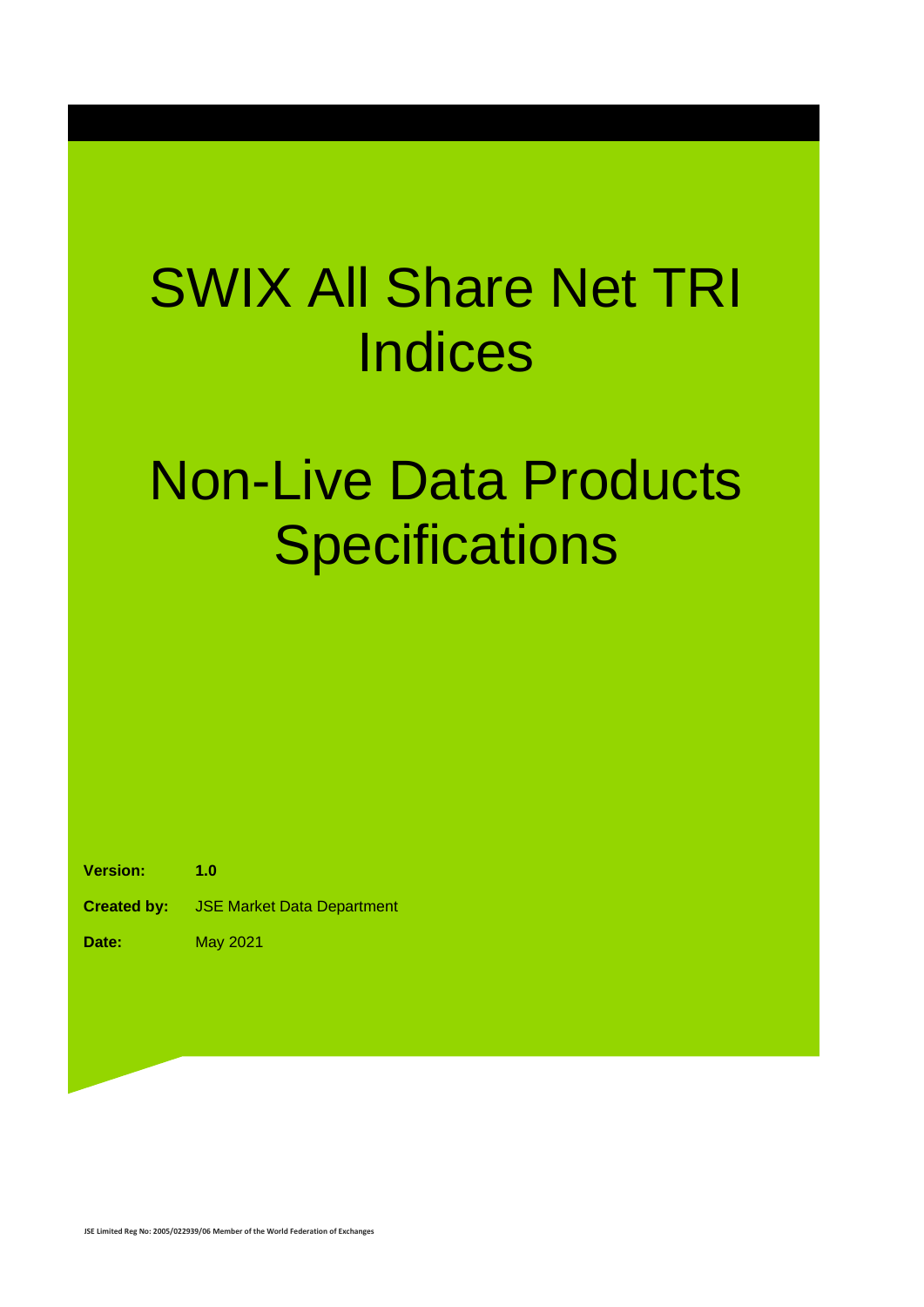### **TABLE OF CONTENTS**

| $\mathbf 1$             |                                                                                                   |  |  |  |
|-------------------------|---------------------------------------------------------------------------------------------------|--|--|--|
| $\overline{2}$          |                                                                                                   |  |  |  |
| 3                       |                                                                                                   |  |  |  |
|                         | 3.1<br>3.2                                                                                        |  |  |  |
| $\overline{\mathbf{4}}$ |                                                                                                   |  |  |  |
|                         | 5 <sup>5</sup><br><b>EXPLANATION OF THE INDEX TREATMENT FOR SPECIFIC CORPORATE ACTIONS (DUMMY</b> |  |  |  |
|                         |                                                                                                   |  |  |  |
|                         | 6.1                                                                                               |  |  |  |
| $\overline{7}$          |                                                                                                   |  |  |  |
|                         | 71<br>7.1.1<br>7.1.2<br>7.1.1                                                                     |  |  |  |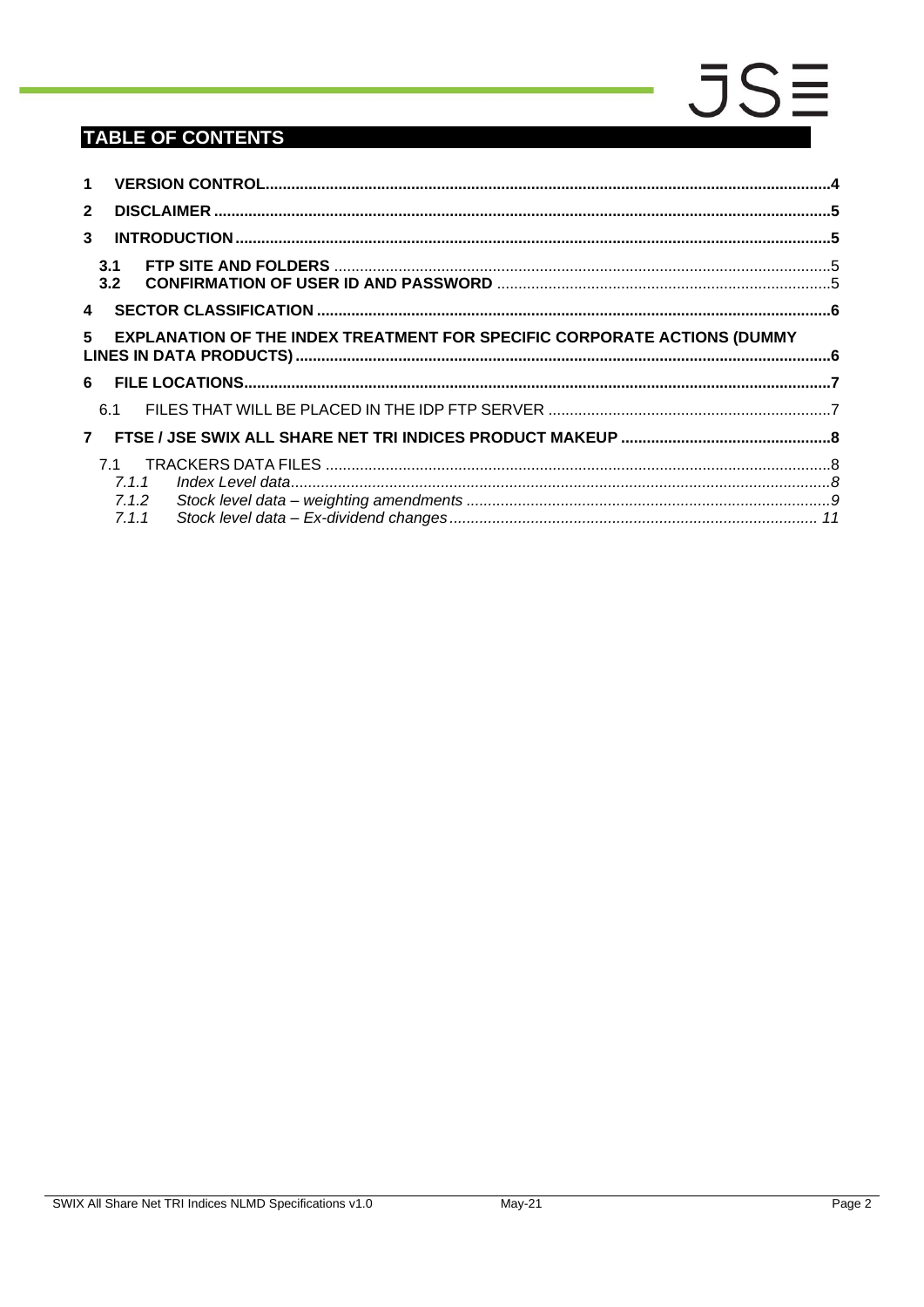# **JSE**

### **JSE Contact Details**

**One Exchange Square Gwen Lane Sandown, 2196**

**Market Data Department: 27 11 520 7157 or email [MDClients@jse.co.za](mailto:MDClients@jse.co.za) Website: [www.jse.co.za](http://www.jse.co.za/)**

### **FTSE Russell Contact Details**

**London Office 10 Paternoster Square, LONDON EC4M 7LS**

**Client Services: + 44 (0)20 7866 1810 or email info@ftseRussell.com Technical Support: + 44 (0)20 7866 1829 or email [FJSEIndices@FTSERussell.com](mailto:FJSEIndices@FTSERussell.com) Website: [www.ftseRussell.com](http://www.ftserussell.com/)**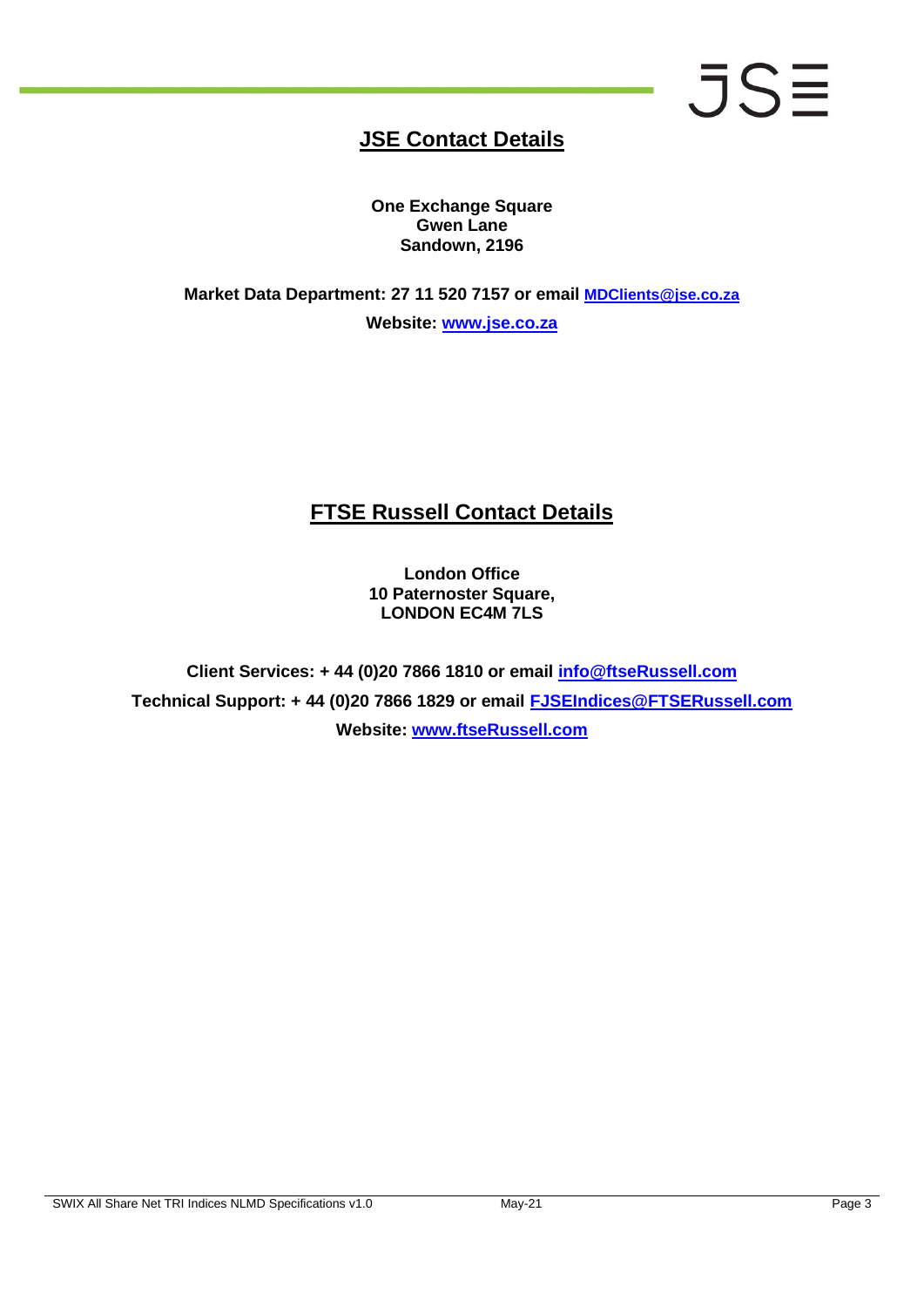#### <span id="page-3-0"></span>**1 VERSION CONTROL**

| <b>Version</b> | Author        | <b>Date</b> | <b>Reason for Change</b>     |
|----------------|---------------|-------------|------------------------------|
|                | Tshepo Modise | May 2021    | Initial Document Publication |

 $JSE$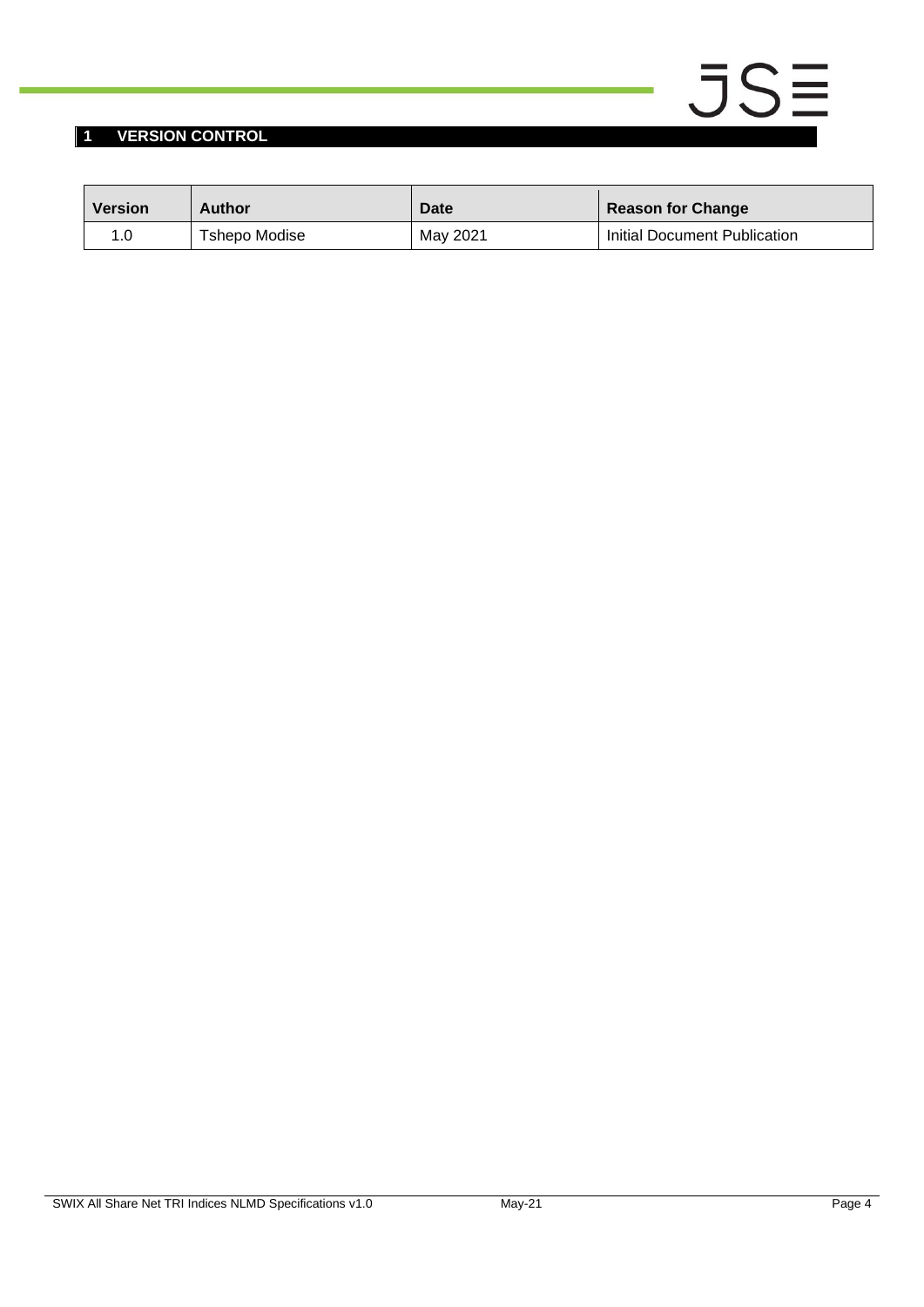#### <span id="page-4-0"></span>**2 DISCLAIMER**

This document is provided strictly for informational purposes solely for developing or operating systems for your use that interact with the market data systems of the JSE. The JSE reserves the right to withdraw, modify, or replace the specification (or any part thereof) at any time by means of a notice to contracted clients.

To the extent allowed by law, JSE does not (expressly, tacitly or impliedly) guarantee or warrant the availability, sequence, accuracy, completeness, reliability or any other aspect of any of the information contained in, linked to or distributed through this specification, or that the information contained therein is up to date.

#### <span id="page-4-1"></span>**3 INTRODUCTION**

This document contains the file specifications of FTSE/JSE Index files that comprise of data on Index movements in the following Index products:

- 1. Valuations
- 2. Constituents
- 3. Tracker
- 4. Opening Constituents
- 5. Five Day Tracker

Prospective subscribers that are interested in subscribing to a data file(s) must contact the Market Data Department in writing via [MDSalesTeam@jse.co.za.](mailto:MDSalesTeam@jse.co.za)

#### <span id="page-4-2"></span>**3.1 FTP SITE AND FOLDERS**

Data files are made available via the Information Delivery Portal (IDP), which is the JSE's primary client facing FTP server. IDP is access controlled so access to it requires an approved IDP userid and password.

When connecting to the IDP portal, users will be allowed access using different protocols. Please refer to the Information Delivery Portal Connectivity document: <https://www.jse.co.za/services/market-data/technical-documents>

Access to the IDP FTP server is granted as per the following process.

#### <span id="page-4-3"></span>**3.2 CONFIRMATION OF USER ID AND PASSWORD**

- 1. If you are a new IDP user, a representative from the JSE Market Data Support will provide you with your User name and password
- 2. A Market Data Account Manager from the Information Services Division will contact you to confirm receipt of the data file(s), User ID and Password.
- 3. The onus is on you to test as soon as you have received the above-mentioned information to ensure that you can successfully access the IDP server.

Should you experience any problems relating to the information communicated to you or the actual testing using the provided information, please contact the under-mentioned persons for assistance:

| <b>Client Service Centre</b> | 011 520 7777 / 7799 |
|------------------------------|---------------------|
| Market Data Department       | 011 520 7000        |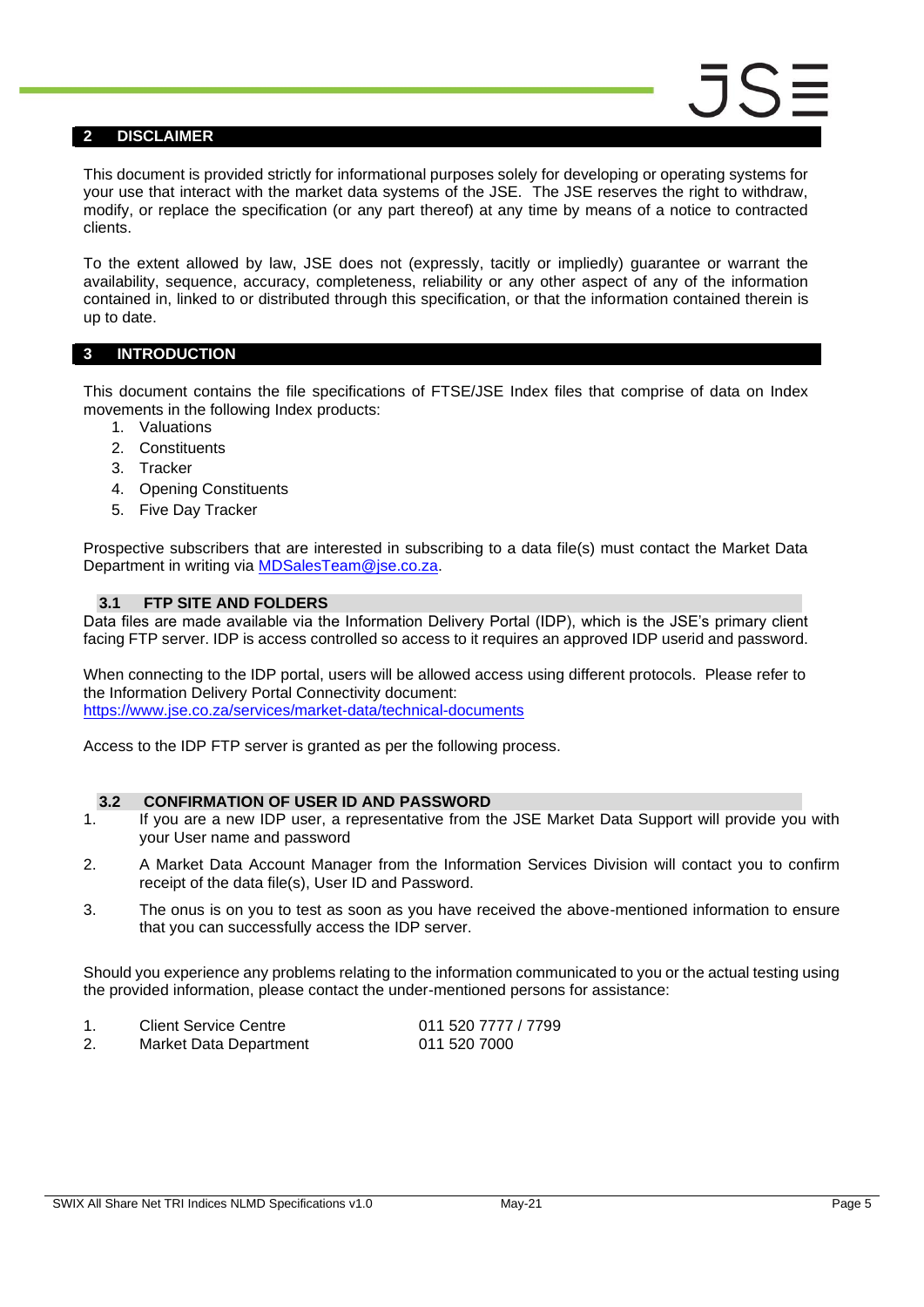#### <span id="page-5-0"></span>**4 SECTOR CLASSIFICATION**

Securities are classified according to the **ICB Classification** System,

Please refer to the link below for more information regarding the new ICB structure that was introduced on 1 July 2019:

#### <https://www.ftserussell.com/data/industry-classification-benchmark-icb>

#### <span id="page-5-1"></span>**5 EXPLANATION OF THE INDEX TREATMENT FOR SPECIFIC CORPORATE ACTIONS (DUMMY LINES IN DATA PRODUCTS)**

#### **FTSE Russell Rules regarding the use of Dummy Lines in Indices:**

- 1.1. Dummy lines are non-tradable instruments which have been temporarily created by FTSE/JSE in order to reflect a corporate event.
- 1.2.The use of dummy lines is normally determined on an ad hoc basis and typically results from complexities surrounding a corporate event.
- 1.3.Where the use of dummy lines is necessary FTSE/JSE provides advance notification either via an Informative Notice published on the FTSE/JSE website. Dummy lines will also be visible within the standard corporate action deliverables when they are being utilized.
- 1.4. Dummy lines are generally used in order to ensure the index reflects the investor experience or in order to facilitate index replication by index funds.

Under this rule the JSE would add in a dummy line on ex-date to represent the distribution until after settlement date, and then subsequently delete the dummy line and increase the free float in the distributed stock on the same date.

If the distributed instrument is not eligible for index inclusion, the index divisor will change with the deletion of the dummy line.

On the ex-date of the distribution:

- The stock which is distributing its shareholding price will be adjusted.
- This is offset by the addition of a dummy line which corresponds with the value of the distribution  $-$  the terms are applied to the share figure and the price is updated nightly to match the close price of the stock which is being distributed.
- Market cap neutral for all holders.

T + 2 from the settlement occurring:

- The dummy line is deleted.
- The stock which has been distributed has it's free float adjusted to reflect the terms distributed into the index.
- Market cap neutral only for the shared indexes.

An ISIN will be generated to contain the word 'DUMMY' in order to distinguish it from other securities.

N.B. Please refer to FTSE Russell Corporate Actions and Events Guide for Market Capitalisation Weighted Indexes on this link: [Click Here](https://research.ftserussell.com/products/downloads/Corporate_Actions_and_Events_Guide.pdf)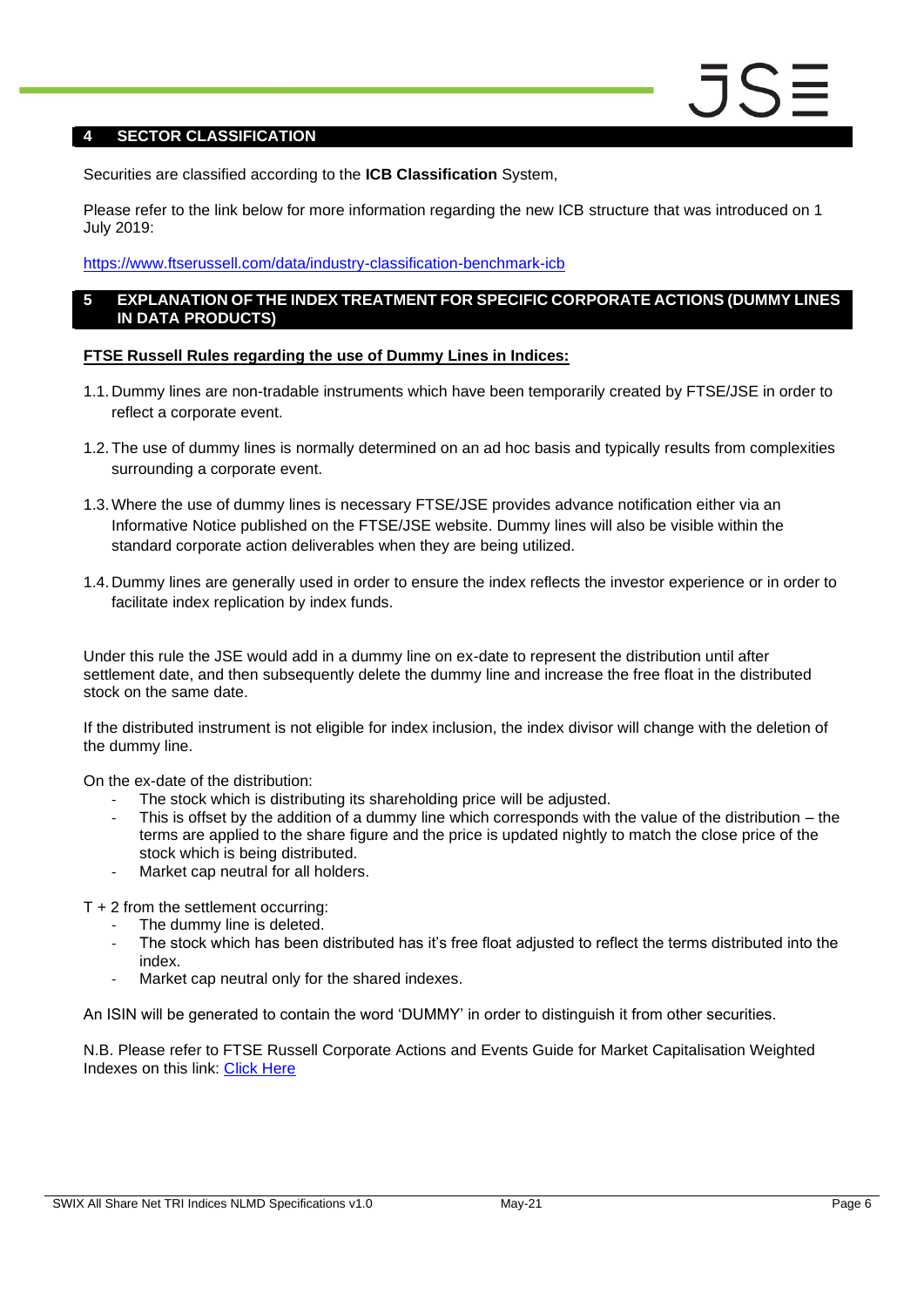#### <span id="page-6-0"></span>**6 FILE LOCATIONS**

#### <span id="page-6-1"></span>**6.1 FILES THAT WILL BE PLACED IN THE IDP FTP SERVER**

| File<br><b>Name</b> | <b>File Description</b>                                                  | <b>FTP Location</b> |
|---------------------|--------------------------------------------------------------------------|---------------------|
| vobht               | FTSE/JSE Shareholder Weighted All-Share Net of Tax Index Tracker Service | Trackers            |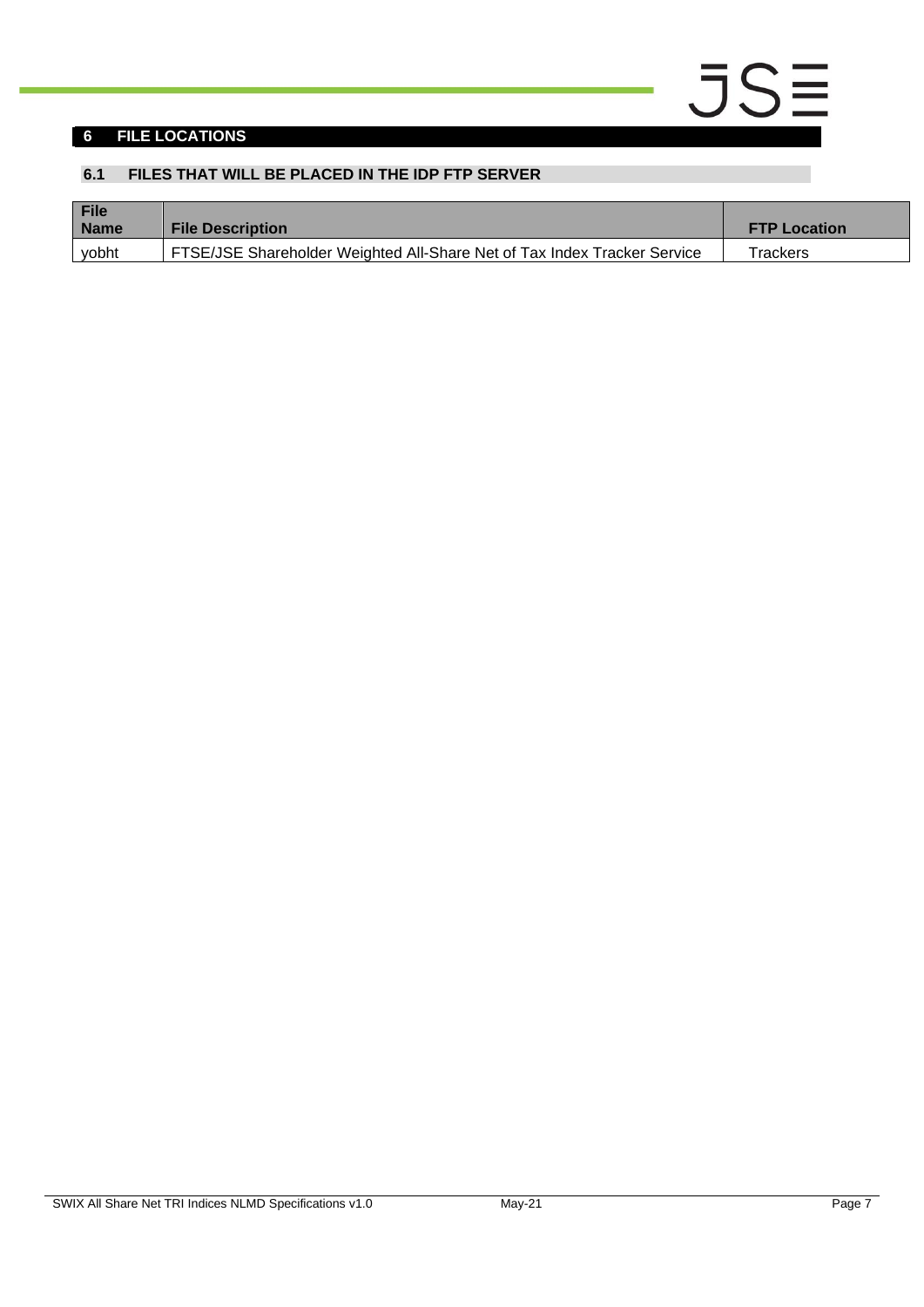# $JSE$

#### **7 FTSE / JSE SWIX ALL SHARE NET TRI INDICES PRODUCT MAKEUP**

#### **7.1 TRACKERS DATA FILES**

**7.1.1 Index Level data**

#### **CSV Report(s)**

<span id="page-7-2"></span><span id="page-7-1"></span><span id="page-7-0"></span>

| <b>Report Name</b>                     | AAAAt <ddmm>.csv</ddmm>                                                                                                                                  |                |  |  |
|----------------------------------------|----------------------------------------------------------------------------------------------------------------------------------------------------------|----------------|--|--|
| <b>Report type</b>                     | <b>CSV</b>                                                                                                                                               |                |  |  |
| <b>Field Delimiter</b>                 | comma","                                                                                                                                                 |                |  |  |
| <b>Section Delimiter</b>               | YYYYYYYYY                                                                                                                                                |                |  |  |
| <b>File Delimiter</b>                  | XXXXXXXXX                                                                                                                                                |                |  |  |
| <b>Total rows</b>                      | Varies                                                                                                                                                   |                |  |  |
| <b>Total columns</b>                   | Fixed - 8                                                                                                                                                |                |  |  |
|                                        | <b>Heading</b>                                                                                                                                           |                |  |  |
|                                        | Actual/ <pattern>/(Example)</pattern>                                                                                                                    | Row,<br>Column |  |  |
| <b>Report Date</b>                     | <dd mm="" yyyy="">(a) an</dd>                                                                                                                            | 1, 1           |  |  |
| <b>Report Title</b>                    | FTSE/JSE Shareholder Weighted All-Share Net of Tax Index Tracker Service                                                                                 | 2, 1           |  |  |
| <b>Report Sub Title</b>                | JSETCK01                                                                                                                                                 | 4,1            |  |  |
| <b>Column headings</b>                 |                                                                                                                                                          | $6, 1 - 8$     |  |  |
|                                        | <b>Detail</b>                                                                                                                                            |                |  |  |
| <b>Field Name</b>                      | <b>Field Description</b>                                                                                                                                 | Column<br>No.  |  |  |
| <b>FTSE Index Marker</b>               | Each index is identified by a unique code                                                                                                                |                |  |  |
| <b>Previous Number of Constituents</b> | Number of constituents included in the index calculation (including secondary lines), as at<br>market close                                              | 2              |  |  |
| <b>New Number of Constituents</b>      | Adjusted number of constituents included in the index calculation (including secondary lines),<br>after effected changes                                 | 3              |  |  |
| <b>Previous Market Capitalisation</b>  | Net market capitalisation (i.e. after the application of free float and weight adjustment factor) of<br>the index in Rand millions, at market close      | 4              |  |  |
| New Market Capitalisation              | Net market capitalisation of the index in Rand millions, after the application of the effected<br>changes (caused by corporate actions or index reviews) | 5              |  |  |
| <b>Previous Divisor</b>                | Index divisor as at market close                                                                                                                         | 6              |  |  |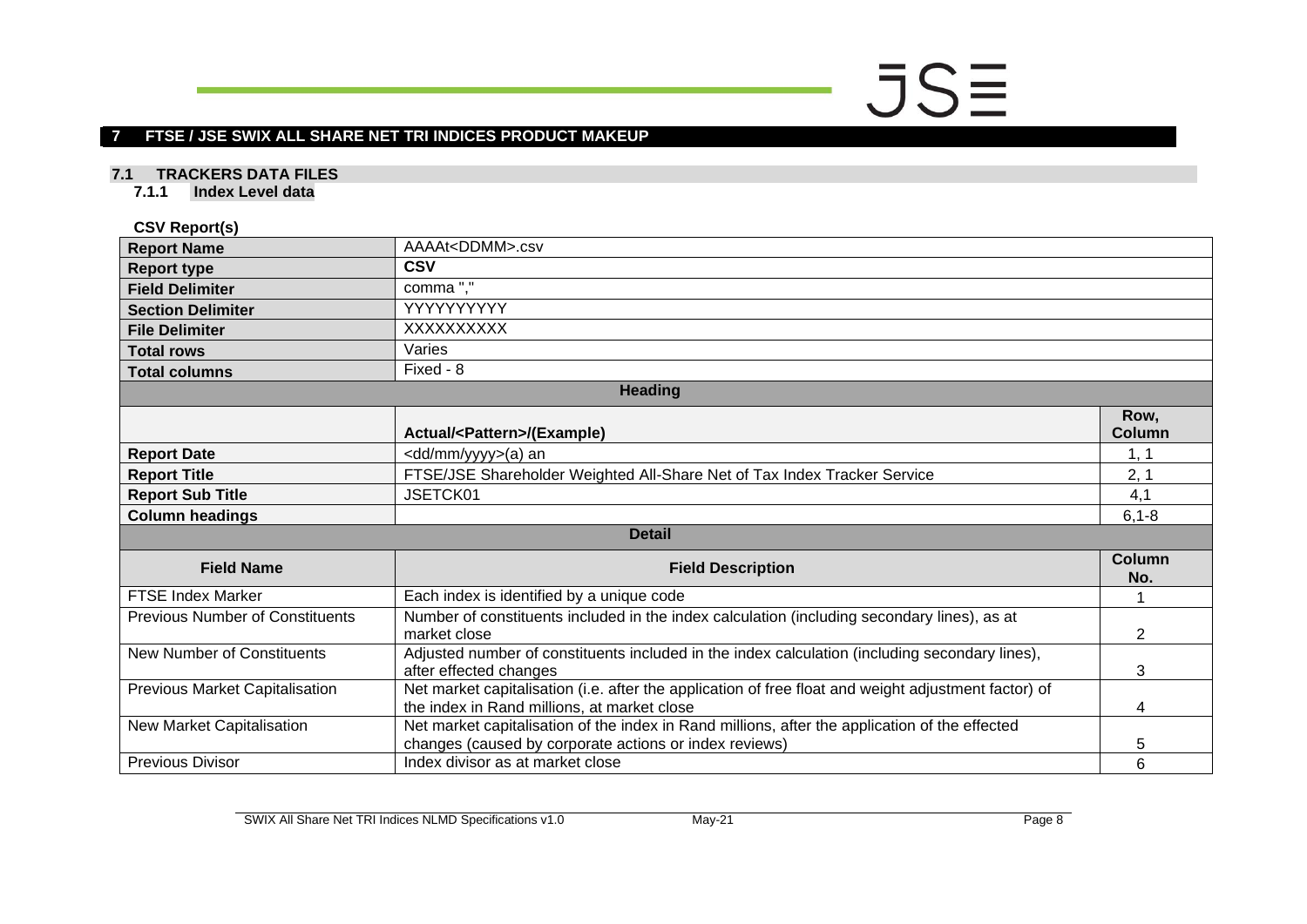### $JSE$ New Divisor Adjusted index divisor after effected changes<br>
XD Adjustment Value Total ex-dividend adjustment value for the index<br>
8 Total ex-dividend adjustment value for the index 8

#### **7.1.2 Stock level data – weighting amendments**

**CSV Report(s)**

<span id="page-8-0"></span>

| <b>Report Name</b>       | AAAAt <ddmm>.csv</ddmm>                                                                      |                |  |
|--------------------------|----------------------------------------------------------------------------------------------|----------------|--|
| <b>Report type</b>       | <b>CSV</b>                                                                                   |                |  |
| <b>Field Delimiter</b>   | comma","                                                                                     |                |  |
| <b>Section Delimiter</b> | YYYYYYYYY                                                                                    |                |  |
| <b>File Delimiter</b>    | XXXXXXXXX                                                                                    |                |  |
| <b>Total rows</b>        | Varies                                                                                       |                |  |
| <b>Total columns</b>     | Fixed - 20                                                                                   |                |  |
|                          | <b>Heading</b>                                                                               |                |  |
|                          | Row,                                                                                         |                |  |
|                          | Actual/ <pattern>/(Example)</pattern>                                                        | Column         |  |
| <b>Report Date</b>       | <dd mm="" yyyy="">(a) an</dd>                                                                | 1, 1           |  |
| <b>Report Title</b>      | FTSE/JSE Shareholder Weighted All-Share Net of Tax Index Tracker Service                     | 2, 1           |  |
| <b>Report Sub Title</b>  | JSETCK02                                                                                     | 10,1           |  |
| <b>Column headings</b>   |                                                                                              | $, 1 - 20$     |  |
| <b>Detail</b>            |                                                                                              |                |  |
| <b>Field Name</b>        | <b>Field Description</b>                                                                     | Column<br>No.  |  |
| Cons Code                | Unique constituent code derived by FTSE                                                      |                |  |
| Security                 | Name of constituent (Tradable instrument as provided by FTSE)                                | $\overline{2}$ |  |
| <b>Local Market Code</b> | Equity Alpha Code                                                                            | 3              |  |
| <b>ISIN</b>              | The ISIN (International Securities Identification Number) uniquely identifies all Active and |                |  |
|                          | Suspended securities internationally                                                         | 4              |  |
| <b>Country Code</b>      | Country code for constituent (SAF)                                                           | 5              |  |
| <b>Exchange Code</b>     | Primary exchange code for constituent as defined by FTSE (e.g. AAS = Australian Securities   |                |  |
|                          | Exchange and NCT = Toronto Stock Exchange)                                                   | 6              |  |
| <b>ISO Code</b>          | ISO currency code for constituent (ZAR)                                                      | $\overline{7}$ |  |
| <b>FTSE Index Code</b>   | Each index is identified by a unique code                                                    | 8              |  |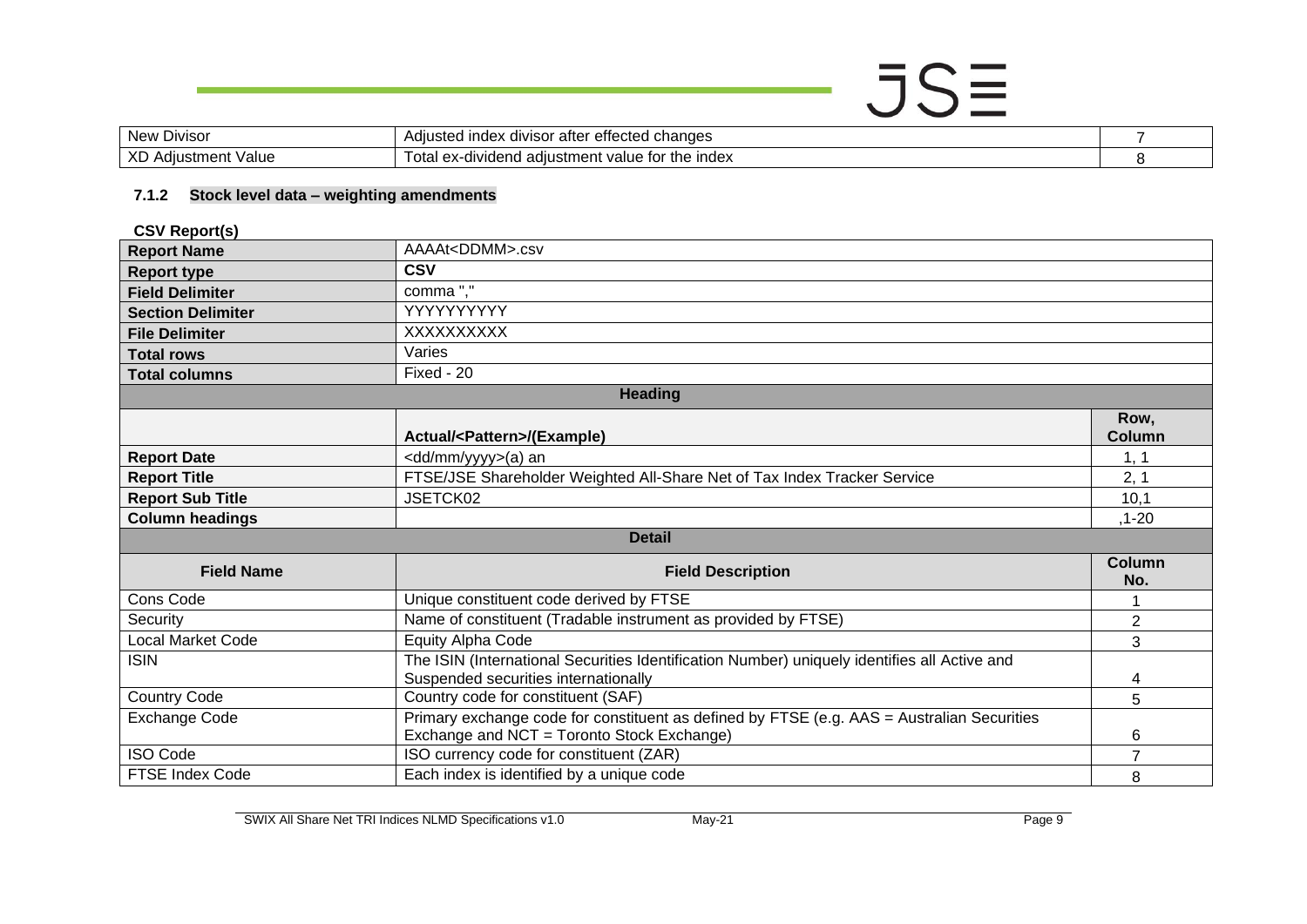## $JS\equiv$

| <b>Closing Subsector</b>                                        | Closing ICB sub-sector code as at market close                                                 |    |
|-----------------------------------------------------------------|------------------------------------------------------------------------------------------------|----|
| New Subsector                                                   | New ICB sub-sector code for the next day market open                                           | 10 |
| <b>Closing Price</b>                                            | Closing price at market close in Rand                                                          |    |
| Price Adjustment Factor                                         | Price adjustment factor, e.g. in the case of a corporate action related to a capital repayment | 12 |
| <b>Adjusted Price</b>                                           | Opening price for the next trading day in Rand                                                 | 13 |
| <b>Closing Shares in Issue</b>                                  | Shares in issue figure at market close                                                         | 14 |
| New Shares in Issue                                             | New shares in issue figure for next day market open                                            | 15 |
| Closing Investibility Weighting used in                         | Percentage of shares in issue included in index calculation at market close (i.e. free float)  |    |
| <b>Index Calculation</b><br>New Investibility Weighting used in | New free float percentage for next day market open                                             | 16 |
| Calculation                                                     |                                                                                                |    |
| Secondary Line                                                  | Indicates that the company has multiple lines of stock included in the index - Y/N indicator   | 18 |
| FTSE Amendment Code                                             | FTSE code for weighting and housekeeping amendments                                            | 19 |
| <b>FTSE Amendment Notes</b>                                     | Details, where available, on FTSE amendment code                                               | 20 |

<u>a sa salawan sa sa</u>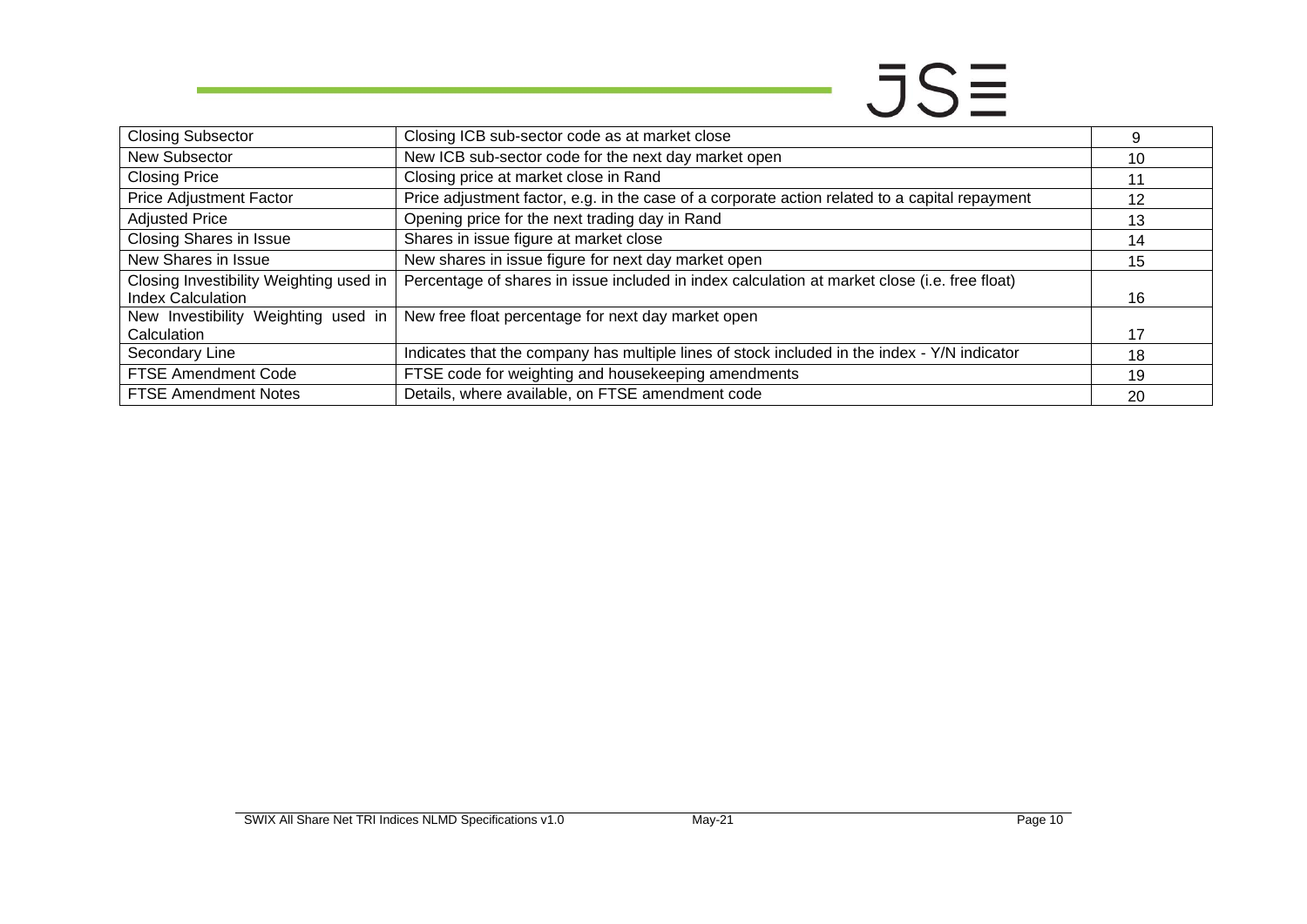#### **7.1.1 Stock level data – Ex-dividend changes**

<span id="page-10-0"></span>

| <b>CSV Report(s)</b>                   |                                                                                                                                          |                       |
|----------------------------------------|------------------------------------------------------------------------------------------------------------------------------------------|-----------------------|
| <b>Report Name</b>                     | AAAAt <ddmm>.csv</ddmm>                                                                                                                  |                       |
| <b>Report type</b>                     | <b>CSV</b>                                                                                                                               |                       |
| <b>Field Delimiter</b>                 | comma","                                                                                                                                 |                       |
| <b>Section Delimiter</b>               | YYYYYYYYYY                                                                                                                               |                       |
| <b>File Delimiter</b>                  | XXXXXXXXX                                                                                                                                |                       |
| <b>Total rows</b>                      | Varies                                                                                                                                   |                       |
| <b>Total columns</b>                   | Fixed - 16                                                                                                                               |                       |
|                                        | Heading                                                                                                                                  |                       |
|                                        | Actual/ <pattern>/(Example)</pattern>                                                                                                    | Row,<br><b>Column</b> |
| <b>Report Date</b>                     | <dd mm="" yyyy="">(a) an</dd>                                                                                                            | 1, 1                  |
| <b>Report Title</b>                    | FTSE/JSE Shareholder Weighted All-Share Net of Tax Index Tracker Service                                                                 | 2, 1                  |
| <b>Report Sub Title</b>                | JSETCK03                                                                                                                                 | 15,1                  |
| <b>Column headings</b>                 |                                                                                                                                          | $,1-16$               |
|                                        | <b>Detail</b>                                                                                                                            |                       |
| <b>Field Name</b>                      | <b>Field Description</b>                                                                                                                 | <b>Column</b><br>No.  |
| Cons Code                              | Unique constituent code derived by FTSE                                                                                                  |                       |
| Security                               | Name of constituent                                                                                                                      | $\overline{2}$        |
| Local Market Code                      | <b>Equity Alpha Code</b>                                                                                                                 | 3                     |
| <b>ISIN</b>                            | The ISIN (International Securities Identification Number) uniquely identifies all Active and<br>Suspended securities internationally.    | 4                     |
| <b>Country Code</b>                    | Country code for constituent                                                                                                             | 5                     |
| <b>Exchange Code</b>                   | Primary exchange code for constituent as defined by FTSE (e.g. AAS = Australian Securities<br>Exchange and NCT = Toronto Stock Exchange) | 6                     |
| <b>Current Closing Shares in Issue</b> | Shares in issue figure used in the index series                                                                                          | $\overline{7}$        |
| <b>Current Investibility Weighting</b> | Percentage of shares in issue included in index calculation (i.e. free float)                                                            | 8                     |
| Secondary Line                         | Indicates that the company has multiple lines of stock included in the index - Y/N indicator                                             | 9                     |
| <b>Ex-Dividend Date</b>                | Date the security is XD                                                                                                                  | 10                    |
| <b>Dividend Amount</b>                 | Dividend amount in Rand                                                                                                                  | 11                    |

 $JS\equiv$